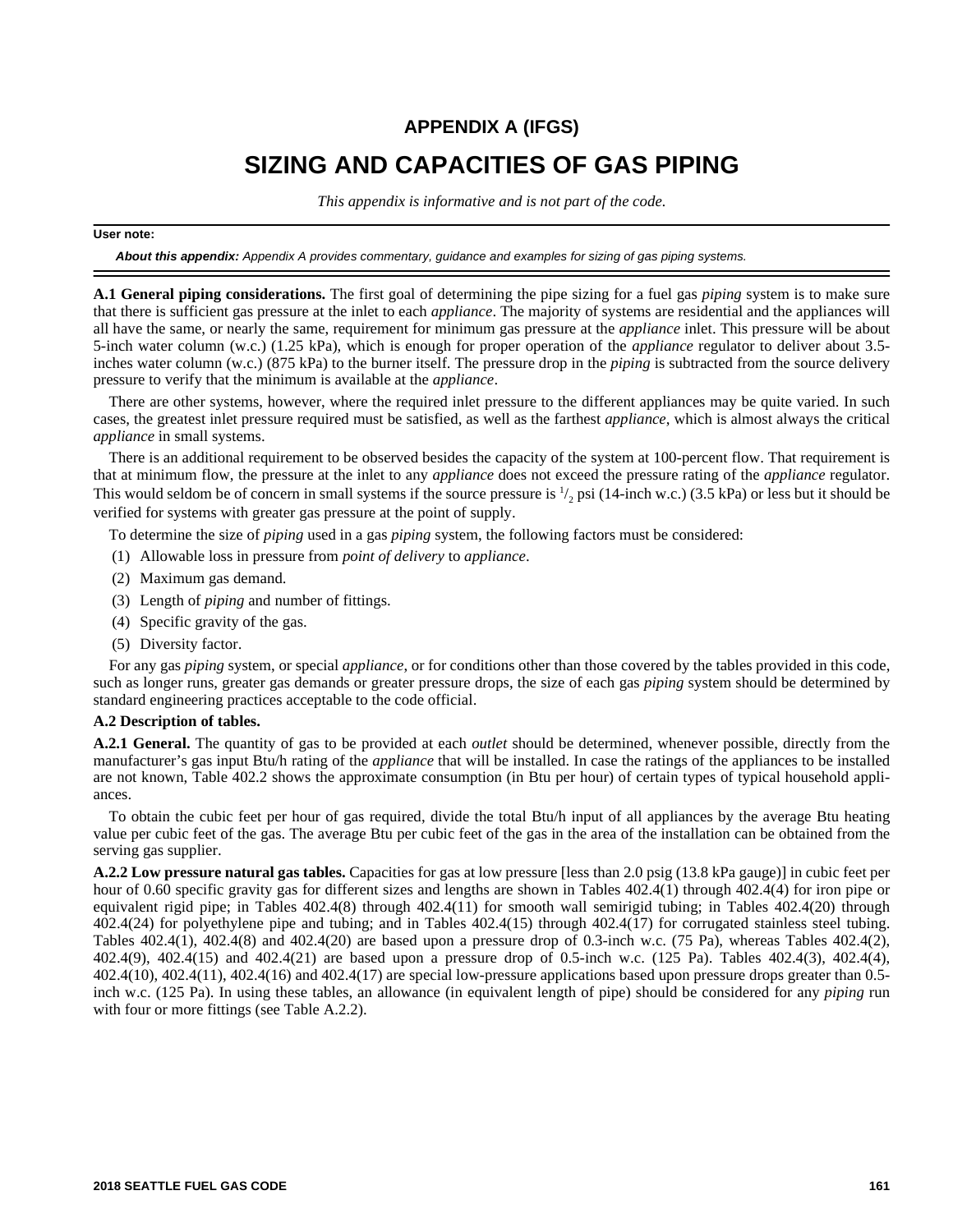|                                        |                                                              |         |                                                                                    | <b>SCREWED FITTINGS<sup>1</sup></b> | 90° WELDING ELBOWS AND SMOOTH BENDS <sup>2</sup> |           |                    |           |           |           |           |
|----------------------------------------|--------------------------------------------------------------|---------|------------------------------------------------------------------------------------|-------------------------------------|--------------------------------------------------|-----------|--------------------|-----------|-----------|-----------|-----------|
|                                        |                                                              | 45°/EII | 90°/Ell                                                                            | 180°close<br>return bends           | <b>Tee</b>                                       | $R/d = 1$ | $R/d = 1^{1}/_{3}$ | $R/d = 2$ | $R/d = 4$ | $R/d = 6$ | $R/d = 8$ |
| $k$ factor $=$                         |                                                              | 0.42    | 0.90                                                                               | 2.00                                | 1.80                                             | 0.48      | 0.36               | 0.27      | 0.21      | 0.27      | 0.36      |
|                                        | L/d' ratio <sup>4</sup> $n =$                                | 14      | 30                                                                                 | 67                                  | 60                                               | 16        | 12                 | 9         | 7         | 9         | 12        |
| <b>Nominal</b><br>pipe size,<br>inches | Inside<br>diameter d,<br>inches.<br>Schedule 40 <sup>6</sup> |         | $L =$ Equivalent Length In Feet of Schedule 40 (Standard-weight) Straight Pipe $6$ |                                     |                                                  |           |                    |           |           |           |           |
|                                        | 0.622                                                        | 0.73    | 1.55                                                                               | 3.47                                | 3.10                                             | 0.83      | 0.62               | 0.47      | 0.36      | 0.47      | 0.62      |
| $\frac{1}{3}$ / <sub>4</sub>           | 0.824                                                        | 0.96    | 2.06                                                                               | 4.60                                | 4.12                                             | 1.10      | 0.82               | 0.62      | 0.48      | 0.62      | 0.82      |
|                                        | 1.049                                                        | 1.22    | 2.62                                                                               | 5.82                                | 5.24                                             | 1.40      | 1.05               | 0.79      | 0.61      | 0.79      | 1.05      |
| $1^{1/4}$                              | 1.380                                                        | 1.61    | 3.45                                                                               | 7.66                                | 6.90                                             | 1.84      | 1.38               | 1.03      | 0.81      | 1.03      | 1.38      |
| $1^{1/2}$                              | 1.610                                                        | 1.88    | 4.02                                                                               | 8.95                                | 8.04                                             | 2.14      | 1.61               | 1.21      | 0.94      | 1.21      | 1.61      |
| $\overline{2}$                         | 2.067                                                        | 2.41    | 5.17                                                                               | 11.5                                | 10.3                                             | 2.76      | 2.07               | 1.55      | 1.21      | 1.55      | 2.07      |
| $2^{1/2}$                              | 2.469                                                        | 2.88    | 6.16                                                                               | 13.7                                | 12.3                                             | 3.29      | 2.47               | 1.85      | 1.44      | 1.85      | 2.47      |
| 3                                      | 3.068                                                        | 3.58    | 7.67                                                                               | 17.1                                | 15.3                                             | 4.09      | 3.07               | 2.30      | 1.79      | 2.30      | 3.07      |
| 4                                      | 4.026                                                        | 4.70    | 10.1                                                                               | 22.4                                | 20.2                                             | 5.37      | 4.03               | 3.02      | 2.35      | 3.02      | 4.03      |
| 5                                      | 5.047                                                        | 5.88    | 12.6                                                                               | 28.0                                | 25.2                                             | 6.72      | 5.05               | 3.78      | 2.94      | 3.78      | 5.05      |
| 6                                      | 6.065                                                        | 7.07    | 15.2                                                                               | 33.8                                | 30.4                                             | 8.09      | 6.07               | 4.55      | 3.54      | 4.55      | 6.07      |
| 8                                      | 7.981                                                        | 9.31    | 20.0                                                                               | 44.6                                | 40.0                                             | 10.6      | 7.98               | 5.98      | 4.65      | 5.98      | 7.98      |
| 10                                     | 10.02                                                        | 11.7    | 25.0                                                                               | 55.7                                | 50.0                                             | 13.3      | 10.0               | 7.51      | 5.85      | 7.51      | 10.0      |
| 12                                     | 11.94                                                        | 13.9    | 29.8                                                                               | 66.3                                | 59.6                                             | 15.9      | 11.9               | 8.95      | 6.96      | 8.95      | 11.9      |
| 14                                     | 13.13                                                        | 15.3    | 32.8                                                                               | 73.0                                | 65.6                                             | 17.5      | 13.1               | 9.85      | 7.65      | 9.85      | 13.1      |
| 16                                     | 15.00                                                        | 17.5    | 37.5                                                                               | 83.5                                | 75.0                                             | 20.0      | 15.0               | 11.2      | 8.75      | 11.2      | 15.0      |
| 18                                     | 16.88                                                        | 19.7    | 42.1                                                                               | 93.8                                | 84.2                                             | 22.5      | 16.9               | 12.7      | 9.85      | 12.7      | 16.9      |
| 20                                     | 18.81                                                        | 22.0    | 47.0                                                                               | 105.0                               | 94.0                                             | 25.1      | 18.8               | 14.1      | 11.0      | 14.1      | 18.8      |
| 24                                     | 22.63                                                        | 26.4    | 56.6                                                                               | 126.0                               | 113.0                                            | 30.2      | 22.6               | 17.0      | 13.2      | 17.0      | 22.6      |

**TABLE A.2.2 EQUIVALENT LENGTHS OF PIPE FITTINGS AND VALVES**

*(continued)*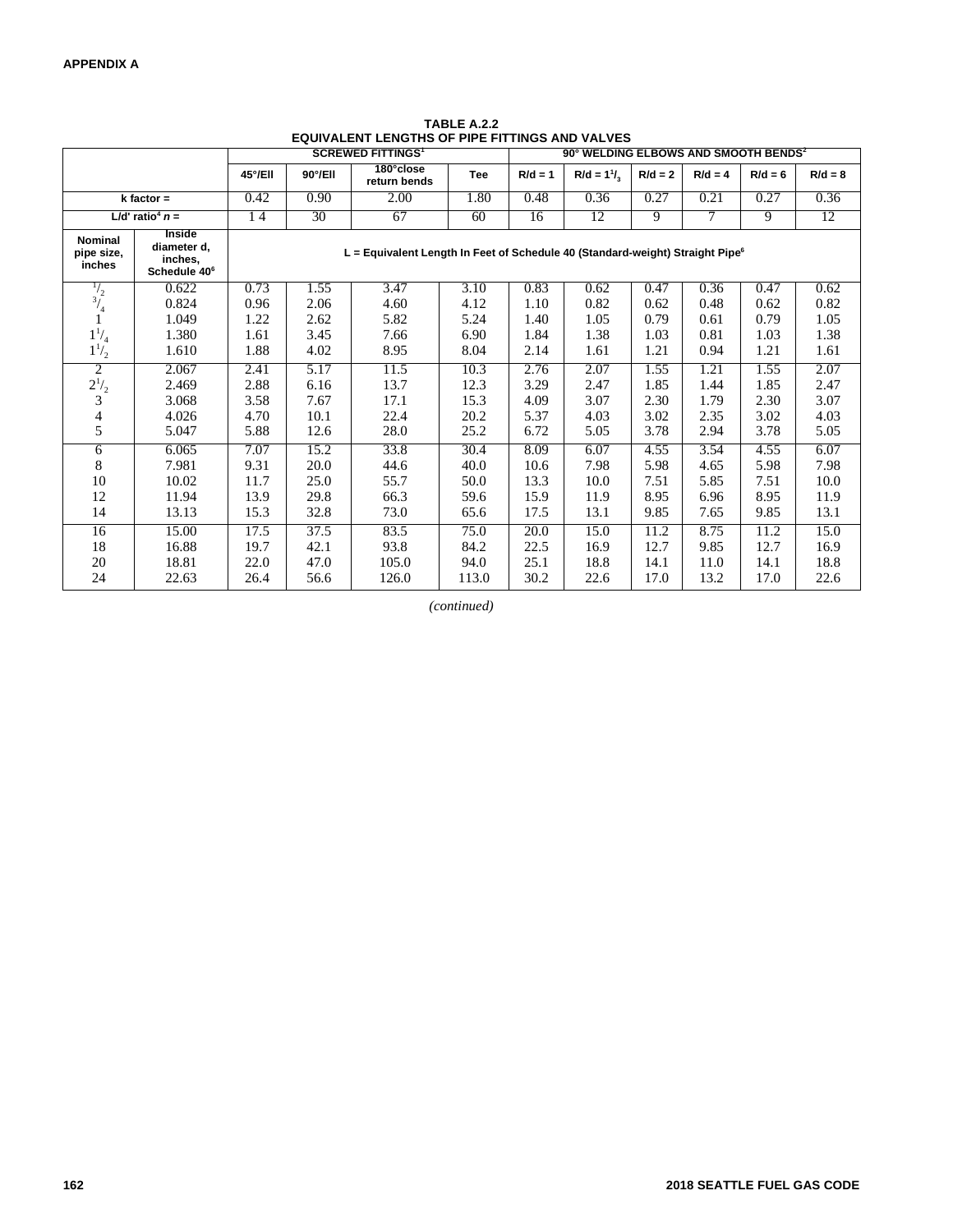|                                 |                                                              |              | MITER ELBOWS <sup>3</sup> (No. of miters)                                                 |              |        |         |        | <b>WELDING TEES</b> |                | VALVES (screwed, flanged, or welded) |       |                    |
|---------------------------------|--------------------------------------------------------------|--------------|-------------------------------------------------------------------------------------------|--------------|--------|---------|--------|---------------------|----------------|--------------------------------------|-------|--------------------|
|                                 |                                                              | $1-45^\circ$ | $1-60^\circ$                                                                              | $1-90^\circ$ | 2-90°5 | $3-90°$ | Forged | Miter <sup>3</sup>  | Gate           | Globe                                | Angle | <b>Swing Check</b> |
| $k$ factor $=$                  |                                                              | 0.45         | 0.90                                                                                      | 1.80         | 0.60   | 0.45    | 1.35   | 1.80                | 0.21           | 10                                   | 5.0   | 2.5                |
|                                 | $L/d'$ ratio <sup>4</sup> n =                                | 15           | 30                                                                                        | 60           | 20     | 15      | 45     | 60                  | $\overline{7}$ | 333                                  | 167   | 83                 |
| Nominal<br>pipe size,<br>inches | Inside<br>diameter d,<br>inches,<br>Schedule 40 <sup>6</sup> |              | L = Equivalent Length In Feet of Schedule 40 (Standard-weight) Straight Pipe <sup>6</sup> |              |        |         |        |                     |                |                                      |       |                    |
| $^{1}/_{2}$                     | 0.622                                                        | 0.78         | 1.55                                                                                      | 3.10         | 1.04   | 0.78    | 2.33   | 3.10                | 0.36           | 17.3                                 | 8.65  | 4.32               |
| $\frac{3}{4}$                   | 0.824                                                        | 1.03         | 2.06                                                                                      | 4.12         | 1.37   | 1.03    | 3.09   | 4.12                | 0.48           | 22.9                                 | 11.4  | 5.72               |
| $\mathbf{1}$                    | 1.049                                                        | 1.31         | 2.62                                                                                      | 5.24         | 1.75   | 1.31    | 3.93   | 5.24                | 0.61           | 29.1                                 | 14.6  | 7.27               |
| $1^{1/4}$                       | 1.380                                                        | 1.72         | 3.45                                                                                      | 6.90         | 2.30   | 1.72    | 5.17   | 6.90                | 0.81           | 38.3                                 | 19.1  | 9.58               |
| $1^{1/2}$                       | 1.610                                                        | 2.01         | 4.02                                                                                      | 8.04         | 2.68   | 2.01    | 6.04   | 8.04                | 0.94           | 44.7                                 | 22.4  | 11.2               |
| $\overline{c}$                  | 2.067                                                        | 2.58         | 5.17                                                                                      | 10.3         | 3.45   | 2.58    | 7.75   | 10.3                | 1.21           | 57.4                                 | 28.7  | 14.4               |
| $2^{1/2}$                       | 2.469                                                        | 3.08         | 6.16                                                                                      | 12.3         | 4.11   | 3.08    | 9.25   | 12.3                | 1.44           | 68.5                                 | 34.3  | 17.1               |
| 3                               | 3.068                                                        | 3.84         | 7.67                                                                                      | 15.3         | 5.11   | 3.84    | 11.5   | 15.3                | 1.79           | 85.2                                 | 42.6  | 21.3               |
| 4                               | 4.026                                                        | 5.04         | 10.1                                                                                      | 20.2         | 6.71   | 5.04    | 15.1   | 20.2                | 2.35           | 112.0                                | 56.0  | 28.0               |
| 5                               | 5.047                                                        | 6.30         | 12.6                                                                                      | 25.2         | 8.40   | 6.30    | 18.9   | 25.2                | 2.94           | 140.0                                | 70.0  | 35.0               |
| 6                               | 6.065                                                        | 7.58         | 15.2                                                                                      | 30.4         | 10.1   | 7.58    | 22.8   | 30.4                | 3.54           | 168.0                                | 84.1  | 42.1               |
| 8                               | 7.981                                                        | 9.97         | 20.0                                                                                      | 40.0         | 13.3   | 9.97    | 29.9   | 40.0                | 4.65           | 222.0                                | 111.0 | 55.5               |
| 10                              | 10.02                                                        | 12.5         | 25.0                                                                                      | 50.0         | 16.7   | 12.5    | 37.6   | 50.0                | 5.85           | 278.0                                | 139.0 | 69.5               |
| 12                              | 11.94                                                        | 14.9         | 29.8                                                                                      | 59.6         | 19.9   | 14.9    | 44.8   | 59.6                | 6.96           | 332.0                                | 166.0 | 83.0               |
| $\overline{14}$                 | 13.13                                                        | 16.4         | 32.8                                                                                      | 65.6         | 21.9   | 16.4    | 49.2   | 65.6                | 7.65           | 364.0                                | 182.0 | $\overline{91.0}$  |
| 16                              | 15.00                                                        | 18.8         | 37.5                                                                                      | 75.0         | 25.0   | 18.8    | 56.2   | 75.0                | 8.75           | 417.0                                | 208.0 | 104.0              |
| 18                              | 16.88                                                        | 21.1         | 42.1                                                                                      | 84.2         | 28.1   | 21.1    | 63.2   | 84.2                | 9.85           | 469.0                                | 234.0 | 117.0              |
| 20                              | 18.81                                                        | 23.5         | 47.0                                                                                      | 94.0         | 31.4   | 23.5    | 70.6   | 94.0                | 11.0           | 522.0                                | 261.0 | 131.0              |
| 24                              | 22.63                                                        | 28.3         | 56.6                                                                                      | 113.0        | 37.8   | 28.3    | 85.0   | 113.0               | 13.2           | 629.0                                | 314.0 | 157.0              |

### **TABLE A.2.2—continued EQUIVALENT LENGTHS OF PIPE FITTINGS AND VALVES**

For SI: 1 foot = 305 mm, 1 degree =  $0.01745$  rad.

**Note:** Values for welded fittings are for conditions where bore is not obstructed by weld spatter or backing rings. If appreciably obstructed, use values for "Screwed Fittings."

1. Flanged fittings have three-fourths the resistance of screwed elbows and tees.

2. Tabular figures give the extra resistance due to curvature alone to which should be added the full length of travel.

3. Small size socket-welding fittings are equivalent to miter elbows and miter tees.

4. Equivalent resistance in number of diameters of straight pipe computed for a value of (*f* - 0.0075) from the *relation* (*n* - *k*/4*f*).

5. For condition of minimum resistance where the centerline length of each miter is between d and  $2^{1/2}d$ .

6. For pipe having other inside diameters, the equivalent resistance can be computed from the above *n* values.

Source: Crocker, S. *Piping Handbook*, 4th ed., Table XIV, pp. 100–101. Copyright 1945 by McGraw-Hill, Inc. Used by permission of McGraw-Hill Book Company.

**A.2.3 Undiluted liquefied petroleum tables.** Capacities in thousands of Btu per hour of undiluted liquefied petroleum gases based on a pressure drop of 0.5-inch w.c. (125 Pa) for different sizes and lengths are shown in Table 402.4(28) for iron pipe or equivalent rigid pipe, in Table 402.4(30) for smooth wall semi-rigid tubing, in Table 402.4(32) for corrugated stainless steel tubing, and in Tables 402.4(35) and 402.4(37) for polyethylene plastic pipe and tubing. Tables 402.4(33) and 402.4(34) for corrugated stainless steel tubing and Table 402.4(36) for polyethylene plastic pipe are based on operating pressures greater than  $1\frac{1}{2}$ pounds per square inch (psi) (3.5 kPa) and pressure drops greater than 0.5-inch w.c. (125 Pa). In using these tables, an allowance (in equivalent length of pipe) should be considered for any *piping* run with four or more fittings (see Table A.2.2).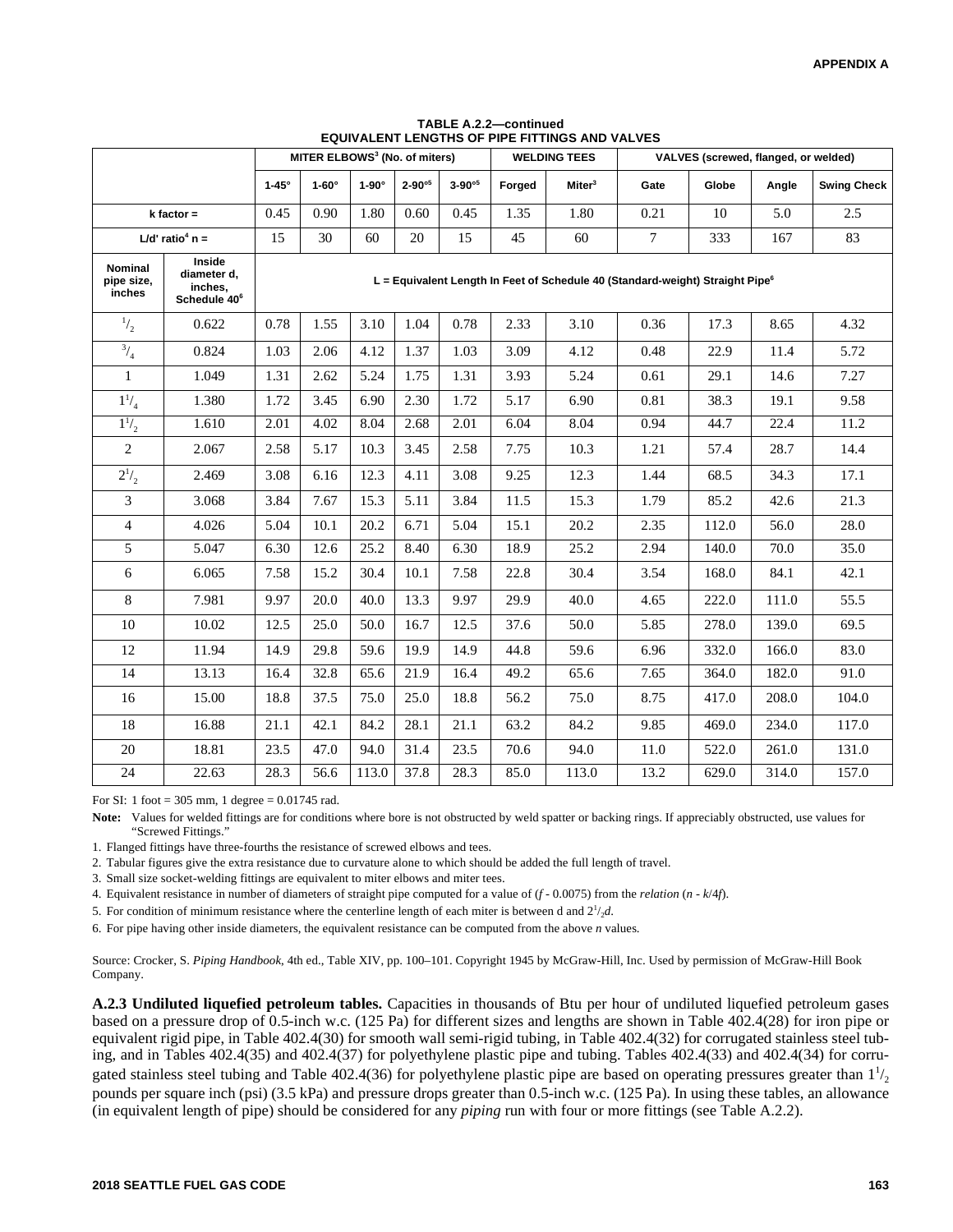**A.2.4 Natural gas specific gravity.** Gas *piping* systems that are to be supplied with gas of a specific gravity of 0.70 or less can be sized directly from the tables provided in this code, unless the code official specifies that a gravity factor be applied. Where the specific gravity of the gas is greater than 0.70, the gravity factor should be applied.

Application of the gravity factor converts the figures given in the tables provided in this code to capacities for another gas of different specific gravity. Such application is accomplished by multiplying the capacities given in the tables by the multipliers shown in Table A.2.4. In case the exact specific gravity does not appear in the table, choose the next higher value specific gravity shown.

| TABLE A.2.4                                        |
|----------------------------------------------------|
| <b>MULTIPLIERS TO BE USED WITH TABLES 402.4(1)</b> |
| THROUGH 402.4(22) WHERE THE SPECIFIC GRAVITY       |
| OF THE GAS IS OTHER THAN 0.60                      |

| <b>SPECIFIC</b><br><b>GRAVITY</b> | <b>MULTIPLIER</b> | <b>SPECIFIC</b><br><b>GRAVITY</b> | <b>MULTIPLIER</b> |  |  |  |  |  |
|-----------------------------------|-------------------|-----------------------------------|-------------------|--|--|--|--|--|
| 0.35                              | 1.31              | 1.00                              | 0.78              |  |  |  |  |  |
| 0.40                              | 1.23              | 1.10                              | 0.74              |  |  |  |  |  |
| 0.45                              | 1.16              | 1.20                              | 0.71              |  |  |  |  |  |
| 0.50                              | 1.10              | 1.30                              | 0.68              |  |  |  |  |  |
| 0.55                              | 1.04              | 1.40                              | 0.66              |  |  |  |  |  |
| 0.60                              | 1.00              | 1.50                              | 0.63              |  |  |  |  |  |
| 0.65                              | 0.96              | 1.60                              | 0.61              |  |  |  |  |  |
| 0.70                              | 0.93              | 1.70                              | 0.59              |  |  |  |  |  |
| 0.75                              | 0.90              | 1.80                              | 0.58              |  |  |  |  |  |
| 0.80                              | 0.87              | 1.90                              | 0.56              |  |  |  |  |  |
| 0.85                              | 0.84              | 2.00                              | 0.55              |  |  |  |  |  |
| 0.90                              | 0.82              | 2.10                              | 0.54              |  |  |  |  |  |

**A.2.5 Higher pressure natural gas tables.** Capacities for gas at pressures 2.0 psig (13.8 kPa) or greater in cubic feet per hour of 0.60 specific gravity gas for different sizes and lengths are shown in Tables 402.4(5) through 402.4(7) for iron pipe or equivalent rigid pipe; Tables 402.4(12) to 402.4(14) for semirigid tubing; Tables 402.4(18) and 402.4(19) for corrugated stainless steel tubing; and Table 402.4(22) for polyethylene plastic pipe.

## **A.3 Use of capacity tables.**

**A.3.1 Longest length method.** This sizing method is conservative in its approach by applying the maximum operating conditions in the system as the norm for the system and by setting the length of pipe used to size any given part of the *piping* system to the maximum value.

To determine the size of each section of gas *piping* in a system within the range of the capacity tables, proceed as follows (also see sample calculations included in this Appendix):

- (1) Divide the *piping* system into appropriate segments consistent with the presence of tees, branch lines and main runs. For each segment, determine the gas load (assuming all appliances operate simultaneously) and its overall length. An allowance (in equivalent length of pipe) as determined from Table A.2.2 shall be considered for *piping* segments that include four or more fittings.
- (2) Determine the gas demand of each *appliance* to be attached to the *piping* system. Where Tables 402.4(1) through 402.4(24) are to be used to select the *piping* size, calculate the gas demand in terms of cubic feet per hour for each *piping* system *outlet*. Where Tables 402.4(25) through 402.4(37) are to be used to select the *piping* size, calculate the gas demand in terms of thousands of Btu per hour for each *piping* system *outlet*.
- (3) Where the *piping* system is for use with other than undiluted liquefied petroleum gases, determine the design system pressure, the allowable loss in pressure (pressure drop), and specific gravity of the gas to be used in the *piping* system.
- (4) Determine the length of *piping* from the *point of delivery* to the most remote *outlet* in the building/*piping* system.
- (5) In the appropriate capacity table, select the row showing the measured length or the next longer length if the table does not give the exact length. This is the only length used in determining the size of any section of gas *piping*. If the gravity factor is to be applied, the values in the selected row of the table are multiplied by the appropriate multiplier from Table A.2.4.
- (6) Use this horizontal row to locate ALL gas demand figures for this particular system of *piping*.
- (7) Starting at the most remote *outlet*, find the gas demand for that *outlet* in the horizontal row just selected. If the exact figure of demand is not shown, choose the next larger figure left in the row.
- (8) Opposite this demand figure, in the first row at the top, the correct size of gas *piping* will be found.
- (9) Proceed in a similar manner for each *outlet* and each section of gas *piping*. For each section of *piping*, determine the total gas demand supplied by that section.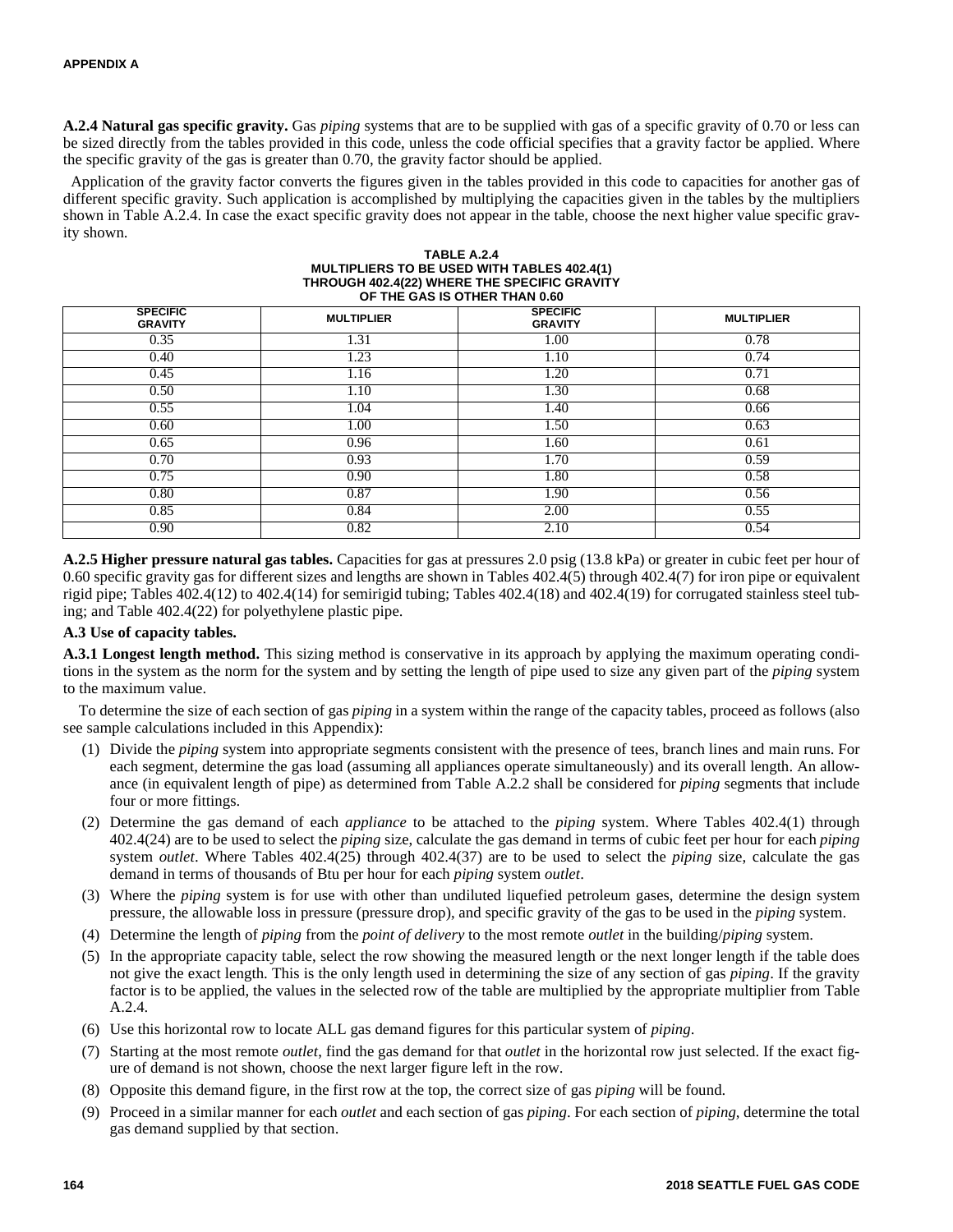Where a large number of *piping* components (such as elbows, tees and valves) are installed in a pipe run, additional pressure loss can be accounted for by the use of equivalent lengths. Pressure loss across any *piping* component can be equated to the pressure drop through a length of pipe. The equivalent length of a combination of only four elbows/tees can result in a jump to the next larger length row, resulting in a significant reduction in capacity. The equivalent lengths in feet shown in Table A.2.2 have been computed on a basis that the inside diameter corresponds to that of Schedule 40 (standard-weight) steel pipe, which is close enough for most purposes involving other schedules of pipe. Where a more specific solution for equivalent length is desired, this can be made by multiplying the actual inside diameter of the pipe in inches by *n*/12, or the actual inside diameter in feet by *n* (*n* can be read from the table heading). The equivalent length values can be used with reasonable accuracy for copper or copper alloy fittings and bends although the resistance per foot of copper or copper alloy pipe is less than that of steel. For copper or copper alloy valves, however, the equivalent length of pipe should be taken as 45 percent longer than the values in the table, which are for steel pipe.

**A.3.2 Branch length method.** This sizing method reduces the amount of conservatism built into the traditional Longest Length Method. The longest length as measured from the meter to the furthest remote *appliance* is only used to size the initial parts of the overall *piping* system. The Branch Length Method is applied in the following manner:

- (1) Determine the gas load for each of the connected appliances.
- (2) Starting from the meter, divide the *piping* system into a number of connected segments, and determine the length and amount of gas that each segment would carry assuming that all appliances were operated simultaneously. An allowance (in equivalent length of pipe) as determined from Table A.2.2 should be considered for piping segments that include four or more fittings.
- (3) Determine the distance from the *outlet* of the gas meter to the *appliance* furthest removed from the meter.
- (4) Using the longest distance (found in Step 3), size each *piping* segment from the meter to the most remote *appliance outlet*.
- (5) For each of these *piping* segments, use the longest length and the calculated gas load for all of the connected appliances for the segment and begin the sizing process in Steps 6 through 8.
- (6) Referring to the appropriate sizing table (based on operating conditions and *piping* material), find the longest length distance in the first column or the next larger distance if the exact distance is not listed. The use of alternative operating pressures or pressure drops will require the use of a different sizing table, but will not alter the sizing methodology. In many cases, the use of alternative operating pressures or pressure drops will require the approval of both the code official and the local gas serving utility.
- (7) Trace across this row until the gas load is found or the closest larger capacity if the exact capacity is not listed.
- (8) Read up the table column and select the appropriate pipe size in the top row. Repeat Steps 6, 7 and 8 for each pipe segment in the longest run.
- (9) Size each remaining section of branch *piping* not previously sized by measuring the distance from the gas meter location to the most remote *outlet* in that branch, using the gas load of attached appliances and following the procedures of Steps 2 through 8.

**A.3.3 Hybrid pressure method.** The sizing of a 2 psi (13.8 kPa) gas *piping* system is performed using the traditional Longest Length Method but with modifications. The 2 psi (13.8 kPa) system consists of two independent pressure zones, and each zone is sized separately. The Hybrid Pressure Method is applied as follows:

The sizing of the 2 psi (13.8 kPa) section (from the meter to the line regulator) is as follows:

- (1) Calculate the gas load (by adding up the name plate ratings) from all connected appliances. (In certain circumstances the installed gas load can be increased up to 50 percent to accommodate future addition of appliances.) Ensure that the line regulator capacity is adequate for the calculated gas load and that the required pressure drop (across the regulator) for that capacity does not exceed  $\frac{3}{4}$  psi (5.2 kPa) for a 2 psi (13.8 kPa) system. If the pressure drop across the regulator is too high (for the connected gas load), select a larger regulator.
- (2) Measure the distance from the meter to the line regulator located inside the building.
- (3) If there are multiple line regulators, measure the distance from the meter to the regulator furthest removed from the meter.
- (4) The maximum allowable pressure drop for the 2 psi (13.8 kPa) section is 1 psi (6.9 kPa).
- (5) Referring to the appropriate sizing table (based on *piping* material) for 2 psi (13.8 kPa) systems with a 1 psi (6.9 kPa) pressure drop, find this distance in the first column, or the closest larger distance if the exact distance is not listed.
- (6) Trace across this row until the gas load is found or the closest larger capacity if the exact capacity is not listed.
- (7) Read up the table column to the top row and select the appropriate pipe size.
- (8) If there are multiple regulators in this portion of the *piping* system, each line segment must be sized for its actual gas load, but using the longest length previously determined above.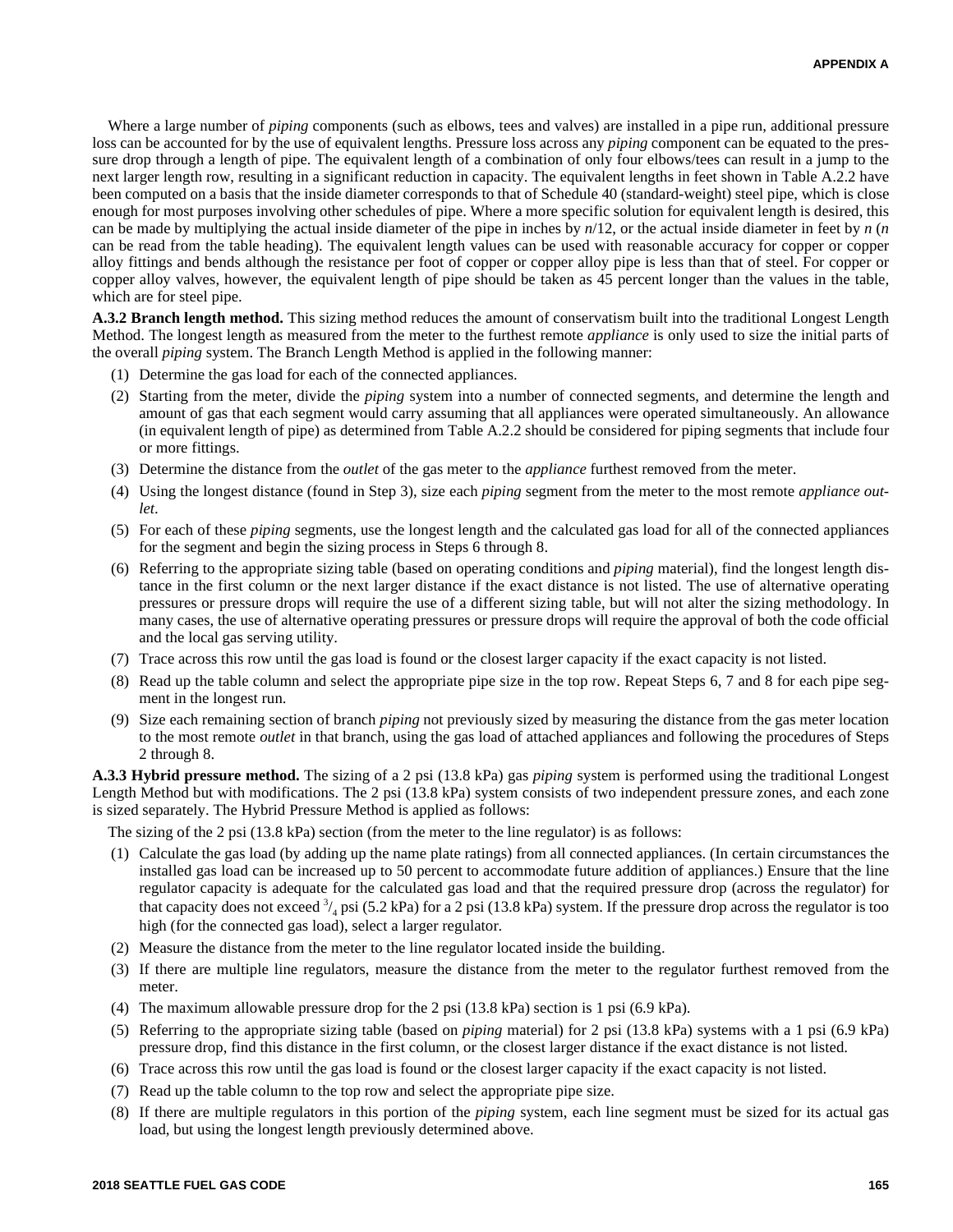The low pressure section (all *piping* downstream of the line regulator) is sized as follows:

- (1) Determine the gas load for each of the connected appliances.
- (2) Starting from the line regulator, divide the piping system into a number of connected segments or independent parallel piping segments, and determine the amount of gas that each segment would carry assuming that all appliances were operated simultaneously. An allowance (in equivalent length of pipe) as determined from Table A.2.2 should be considered for piping segments that include four or more fittings.
- (3) For each piping segment, use the actual length or longest length (if there are sub-branchlines) and the calculated gas load for that segment and begin the sizing process as follows:
	- (a) Referring to the appropriate sizing table (based on operating pressure and piping material), find the longest length distance in the first column or the closest larger distance if the exact distance is not listed. The use of alternative operating pressures and/or pressure drops will require the use of a different sizing table, but will not alter the sizing methodology. In many cases, the use of alternative operating pressures and/or pressure drops can require the approval of the code official.
	- (b) Trace across this row until the appliance gas load is found or the closest larger capacity if the exact capacity is not listed.
	- (c) Read up the table column to the top row and select the appropriate pipe size.
	- (d) Repeat this process for each segment of the piping system.

**A.3.4 Pressure drop per 100 feet method.** This sizing method is less conservative than the others, but it allows the designer to immediately see where the largest pressure drop occurs in the system. With this information, modifications can be made to bring the total drop to the critical *appliance* within the limitations that are presented to the designer.

Follow the procedures described in the Longest Length Method for Steps (1) through (4) and (9).

For each *piping* segment, calculate the pressure drop based on pipe size, length as a percentage of 100 feet (30 480 mm) and gas flow. Table A.3.4 shows pressure drop per 100 feet (30 480 mm) for pipe sizes from  $\frac{1}{2}$  inch (12.7 mm) through 2 inches (51 mm). The sum of pressure drops to the critical *appliance* is subtracted from the supply pressure to verify that sufficient pressure will be available. If not, the layout can be examined to find the high drop section(s) and sizing selections modified.

**Note:** Other values can be obtained by using the following equation:

Desired Value = 
$$
MBH \times \sqrt{\frac{\text{Desired Drop}}{\text{Table Drop}}}
$$

For example, if it is desired to get flow through  $\frac{3}{4}$ -inch (19.1 mm) pipe at 2 inches/100 feet, multiply the capacity of  $\frac{3}{4}$ -inch pipe at 1 inch/100 feet by the square root of the pressure ratio:

$$
147 \text{ MBH} \times \sqrt{\frac{2 \text{'' w.c.}}{1 \text{'' w.c.}}} = 147 \times 1.414 = 208 \text{ MBH}
$$

 $(MBH = 1000 \text{ Btu/h})$ 

**TABLE A.3.4**

| <b>PRESSURE DROP PER</b>          | <b>PIPE SIZES (inch)</b> |     |               |     |        |      |  |  |
|-----------------------------------|--------------------------|-----|---------------|-----|--------|------|--|--|
| 100 FEET IN INCHES<br><b>W.C.</b> |                          |     |               |     |        |      |  |  |
|                                   |                          | 04  | $\sim$ 4.4    | 248 | $\sim$ |      |  |  |
|                                   | აბ                       | 79  | .40           | 304 | 455    | 87   |  |  |
|                                   | οU                       | 104 | 195           | 400 | 600    | 160  |  |  |
| 1.V                               |                          | 14  | $\sim$<br>276 | 566 | 848    | 1640 |  |  |

**THOUSANDS OF BTU/H (MBH) OF NATURAL GAS PER 100 FEET OF PIPE AT VARIOUS PRESSURE DROPS AND PIPE DIAMETERS**

For SI: 1 inch = 25.4 mm, 1 foot = 304.8 mm.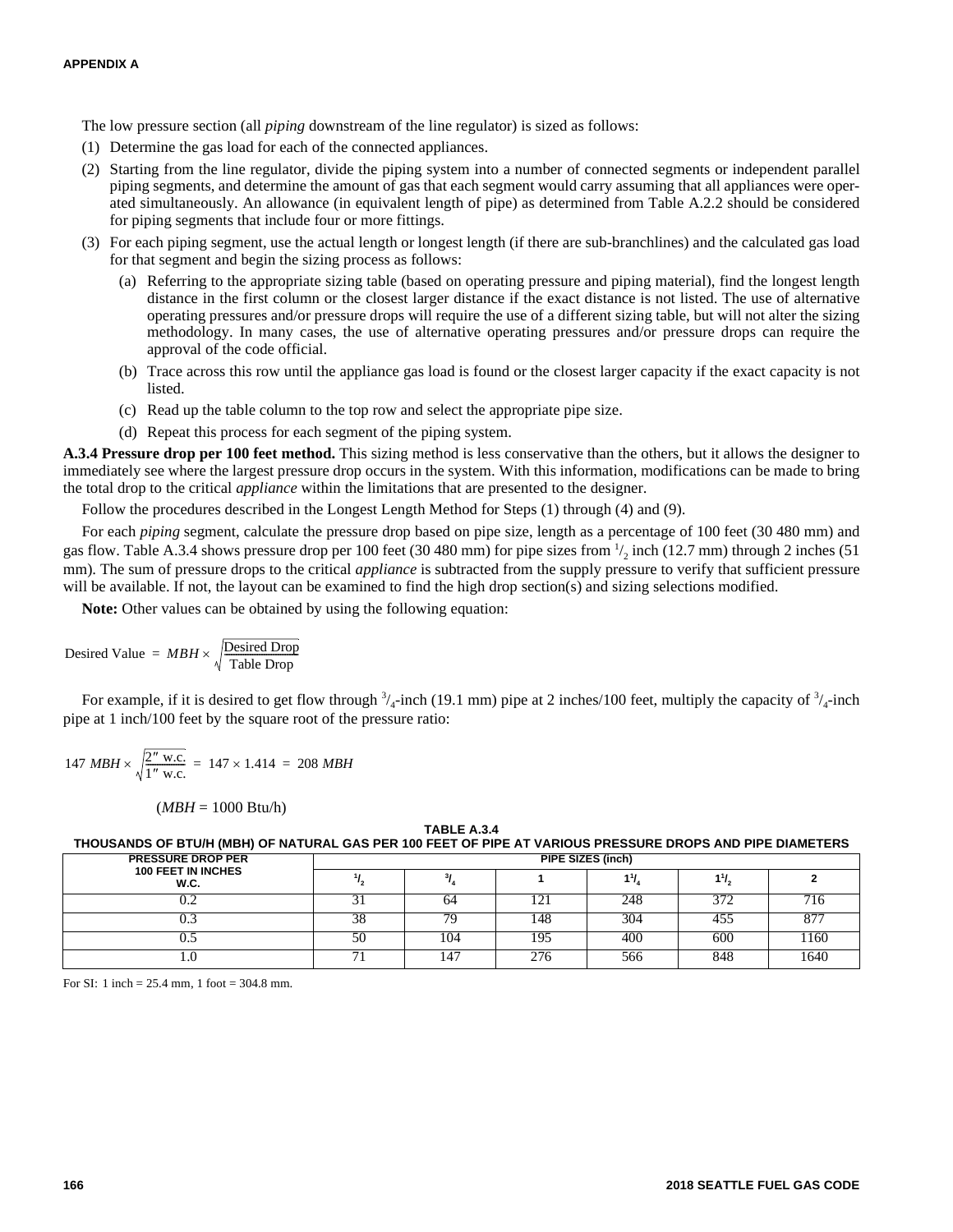**A.4 Use of sizing equations.** Capacities of smooth wall pipe or tubing can also be determined by using the following formulae: (1) High Pressure [1.5 psi (10.3 kPa) and above]:

$$
Q = 181.6 \sqrt{\frac{D^5 \times (P_I^2 - P_2^2) \times Y}{C_r \times fba \times L}}
$$

$$
= 2237 D^{2.623} \left[ \frac{(P_I^2 - P_2^2) \times Y}{C_r \times L} \right]^{0.541}
$$

(2) Low Pressure [Less than 1.5 psi (10.3 kPa)]:

$$
Q = 187.3 \sqrt{\frac{D^5 \times \Delta H}{C_r \times fba \times L}}
$$

$$
= 2313 D^{2.623} \left(\frac{\Delta H}{C_r \times L}\right)^{0.541}
$$

where:

 $Q =$  Rate, cubic feet per hour at 60°F and 30-inch mercury column

 $D =$  Inside diameter of pipe, in.

 $P_1$  = Upstream pressure, psia

 $P_2$  = Downstream pressure, psia

 $Y =$  Superexpansibility factor = 1/supercompressibility factor

 $C_r$  = Factor for viscosity, density and temperature\*

$$
= 0.00354 \, ST \left(\frac{Z}{S}\right)^{0.152}
$$

\*Note: See Table 402.4 for *Y* and *C<sup>r</sup>* for natural gas and propane.

- *S* = Specific gravity of gas at  $60^{\circ}$ F and 30-inch mercury column (0.60 for natural gas, 1.50 for propane), or = 1488 $\mu$
- *T* = Absolute temperature,  ${}^{\circ}$ F or = *t* + 460
- $t =$  Temperature,  ${}^{\circ}$ F

*Z* = Viscosity of gas, centipoise (0.012 for natural gas, 0.008 for propane), or =  $1488\mu$ 

*fba* = Base friction factor for air at  $60^{\circ}$ F (CF = 1)

- $L =$  Length of pipe, ft
- DH= Pressure drop, in. w.c.  $(27.7 \text{ in. H}_{2}O = 1 \text{ psi})$

(For SI, see Section 402.4)

**A.5 Pipe and tube diameters.** Where the internal diameter is determined by the formulas in Section 402.4, Tables A.5.1 and A.5.2 can be used to select the nominal or standard pipe size based on the calculated internal diameter.

| TABLE A.5.1<br><b>SCHEDULE 40 STEEL PIPE STANDARD SIZES</b> |                                    |                               |                                    |  |  |  |
|-------------------------------------------------------------|------------------------------------|-------------------------------|------------------------------------|--|--|--|
| <b>NOMINAL SIZE</b><br>(inch)                               | <b>INTERNAL DIAMETER</b><br>(inch) | <b>NOMINAL SIZE</b><br>(inch) | <b>INTERNAL DIAMETER</b><br>(inch) |  |  |  |
|                                                             | 0.364                              |                               | 1.610                              |  |  |  |
|                                                             | 0.493                              |                               | 2.067                              |  |  |  |
|                                                             | 0.622                              | $2^{1}$                       | 2.469                              |  |  |  |
|                                                             | 0.824                              |                               | 3.068                              |  |  |  |
|                                                             | 1.049                              | 3 <sup>1</sup>                | 3.548                              |  |  |  |
|                                                             | .380                               |                               | 4.026                              |  |  |  |

For SI: 1 inch = 25.4 mm.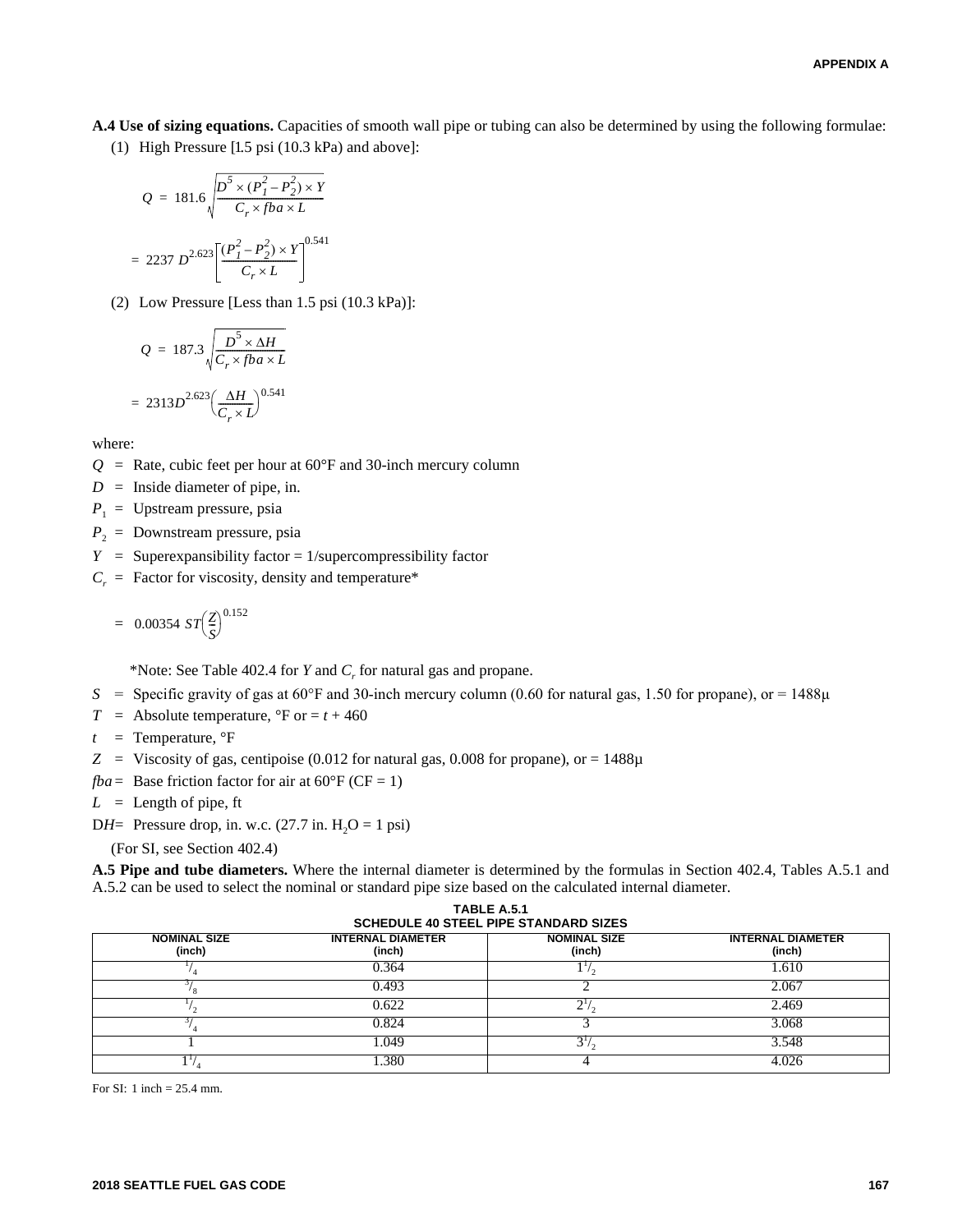| <b>TUBE</b><br><b>TYPE</b> | <b>NOMINAL OR</b><br><b>STANDARD SIZE (inches)</b> | <b>INTERNAL DIAMETER</b><br>(inches) |  |  |
|----------------------------|----------------------------------------------------|--------------------------------------|--|--|
| $\overline{\mathbf{K}}$    | $\frac{1}{4}$                                      | 0.305                                |  |  |
| $\overline{L}$             | $\frac{1}{4}$                                      | 0.315                                |  |  |
| ACR(D)                     | $^{3/}_{8}$                                        | 0.315                                |  |  |
| ACR(A)                     | $^{3}/_{8}$                                        | 0.311                                |  |  |
| $\overline{\mathbf{K}}$    | $^{3}/_{8}$                                        | 0.402                                |  |  |
| $\overline{\mathbf{L}}$    | $^{3/}_{8}$                                        | 0.430                                |  |  |
| ACR(D)                     | $\frac{1}{2}$                                      | 0.430                                |  |  |
| ACR(A)                     | $\frac{1}{2}$                                      | 0.436                                |  |  |
| $\overline{\mathbf{K}}$    | $\frac{1}{2}$                                      | 0.527                                |  |  |
| L                          | $\frac{1}{2}$                                      | 0.545                                |  |  |
| ACR(D)                     | $^{5/}_{8}$                                        | 0.545                                |  |  |
| $\overline{ACR(A)}$        | $^{5/}_{8}$                                        | 0.555                                |  |  |
| $\overline{\mathbf{K}}$    | $^{5/}_{8}$                                        | 0.652                                |  |  |
| $\overline{\text{L}}$      | $^{5/}_{8}$                                        | 0.666                                |  |  |
| ACR(D)                     | $^{3/}_{4}$                                        | 0.666                                |  |  |
| ACR(A)                     | $^{3/}_{4}$                                        | 0.680                                |  |  |
| $\overline{\mathbf{K}}$    | $^{3/}_{4}$                                        | 0.745                                |  |  |
| $\overline{L}$             | $^{3/}_{4}$                                        | 0.785                                |  |  |
| <b>ACR</b>                 | $\frac{7}{8}$                                      | 0.785                                |  |  |
| $\rm K$                    | $\,1\,$                                            | 0.995                                |  |  |
| $\overline{L}$             | $\mathbf{1}$                                       | 1.025                                |  |  |
| $\overline{\text{ACR}}$    | $1^{1/8}$                                          | 1.025                                |  |  |
| $\overline{\mathbf{K}}$    | $1^{1/4}$                                          | 1.245                                |  |  |
| $\overline{\mathbf{L}}$    | $1^{1/4}$                                          | 1.265                                |  |  |
| <b>ACR</b>                 | $1^{3/8}$                                          | 1.265                                |  |  |
| $\rm K$                    | $1^{1/2}$                                          | 1.481                                |  |  |
| L                          | $1^{1/2}$                                          | 1.505                                |  |  |
| <b>ACR</b>                 | $1^{5/8}$                                          | 1.505                                |  |  |
| $\rm K$                    | $\overline{2}$                                     | 1.959                                |  |  |
| $\overline{L}$             | $\overline{2}$                                     | 1.985                                |  |  |
| <b>ACR</b>                 | $2^{1/8}$                                          | 1.985                                |  |  |
| $\overline{\text{K}}$      | $\overline{2^1\prime_2}$                           | 2.435                                |  |  |
| $\overline{L}$             | $2^{1/2}$                                          | 2.465                                |  |  |
| <b>ACR</b>                 | $2^{5}/_{8}$                                       | 2.465                                |  |  |
| $\overline{\mathbf{K}}$    | $\overline{3}$                                     | 2.907                                |  |  |
| $\overline{\mathbf{L}}$    | $\overline{3}$                                     | 2.945                                |  |  |
| <b>ACR</b>                 | $3^{1/8}$                                          | 2.945                                |  |  |

**TABLE A.5.2 COPPER TUBE STANDARD SIZES**

For SI: 1 inch = 25.4 mm.

# **A.6 Examples of piping system design and sizing.**

**A.6.1 Example 1: Longest length method.** Determine the required pipe size of each section and *outlet* of the *piping* system shown in Figure A.6.1, with a designated pressure drop of 0.5-inch w.c. (125 Pa) using the Longest Length Method. The gas to be used has 0.60 specific gravity and a heating value of  $1,000 \text{ Btu/ft}^3$  (37.5 MJ/m<sup>3</sup>).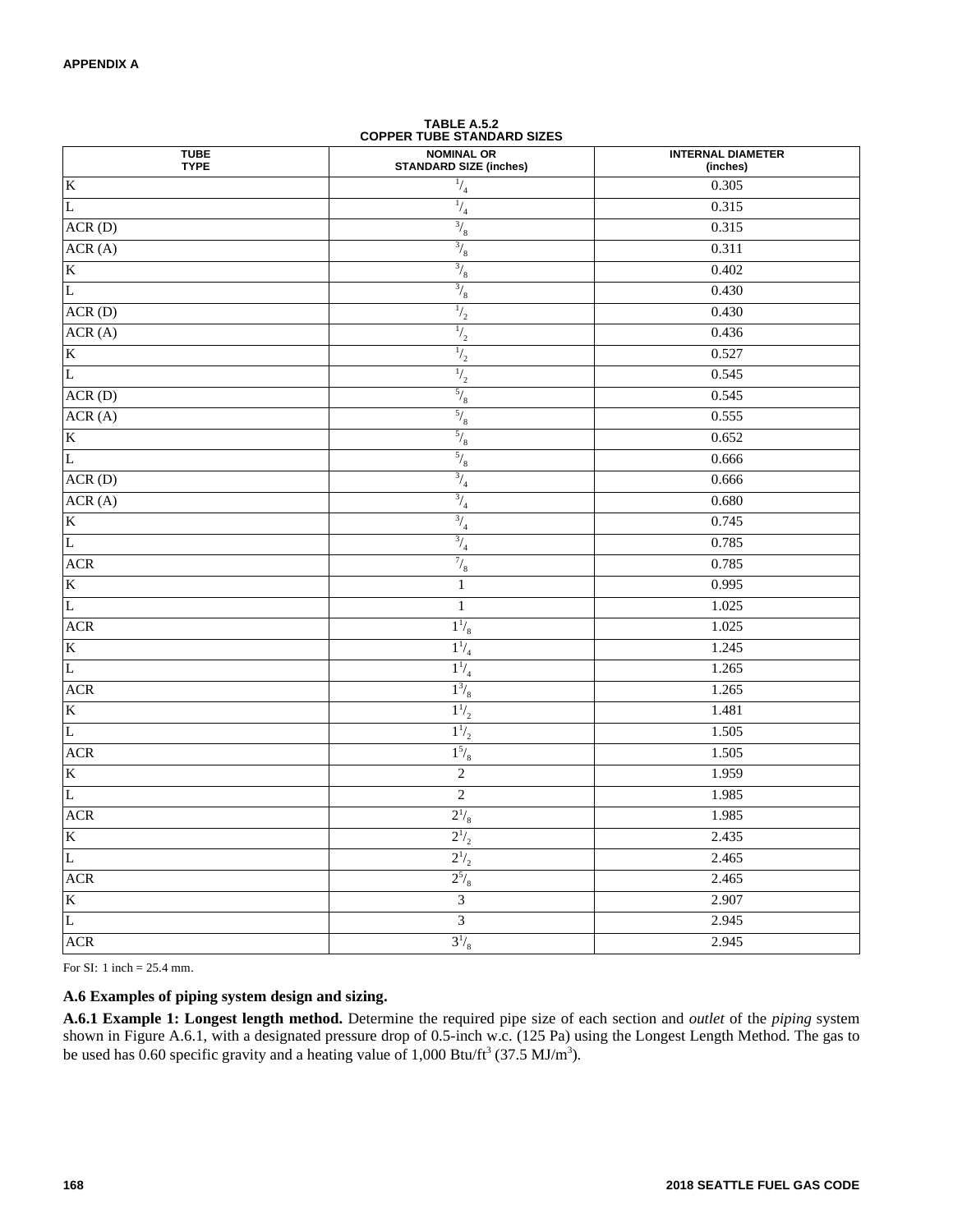#### **Solution:**

(1) Maximum gas demand for *Outlet* A:

$$
\frac{Consumption (rating plate input)}{But of gas} =
$$

 $\frac{35,000 \text{ Btu}}{1,000 \text{ Btu}}$  per hour rating = 35 cubic feet per hour = 35 cfh 1,000 Btu per cubic foot

Maximum gas demand for *Outlet* B:

Consumption  $\frac{\text{Consumption}}{\text{Btu of gas}} = \frac{75,000}{1,000} = 75 \text{ cfh}$ 

Maximum gas demand for *Outlet* C:

Consumption  $\frac{\text{Consumption}}{\text{Btu of gas}} = \frac{35,000}{1,000} = 35 \text{ cfh}$ 

Maximum gas demand for *Outlet* D:

Consumption  $\frac{\text{Consumption}}{\text{Btu of gas}} = \frac{100,000}{1,000} = 100 \text{ cfh}$ 

- (2) The length of pipe from the *point of delivery* to the most remote *outlet* (A) is 60 feet (18 288 mm). This is the only distance used.
- (3) Using the row marked 60 feet (18 288 mm) in Table 402.4(2):
	- (a) *Outlet* A, supplying 35 cfh (0.99 m<sup>3</sup>/hr), requires  $\frac{1}{2}$ -inch pipe.
	- (b) *Outlet* B, supplying 75 cfh (2.12 m<sup>3</sup>/hr), requires  $\frac{3}{4}$ -inch pipe.
	- (c) Section 1, supplying *Outlets* A and B, or 110 cfh (3.11 m<sup>3</sup>/hr), requires  $\frac{3}{4}$ -inch pipe.
	- (d) Section 2, supplying *Outlets* C and D, or 135 cfh (3.82 m<sup>3</sup>/hr), requires  $\frac{3}{4}$ -inch pipe.
	- (e) Section 3, supplying *Outlets* A, B, C and D, or 245 cfh (6.94 m<sup>3</sup> /hr), requires 1-inch pipe.
- (4) If a different gravity factor is applied to this example, the values in the row marked 60 feet (18 288 mm) of Table 402.4(2) would be multiplied by the appropriate multiplier from Table A.2.4 and the resulting cubic feet per hour values would be used to size the *piping*.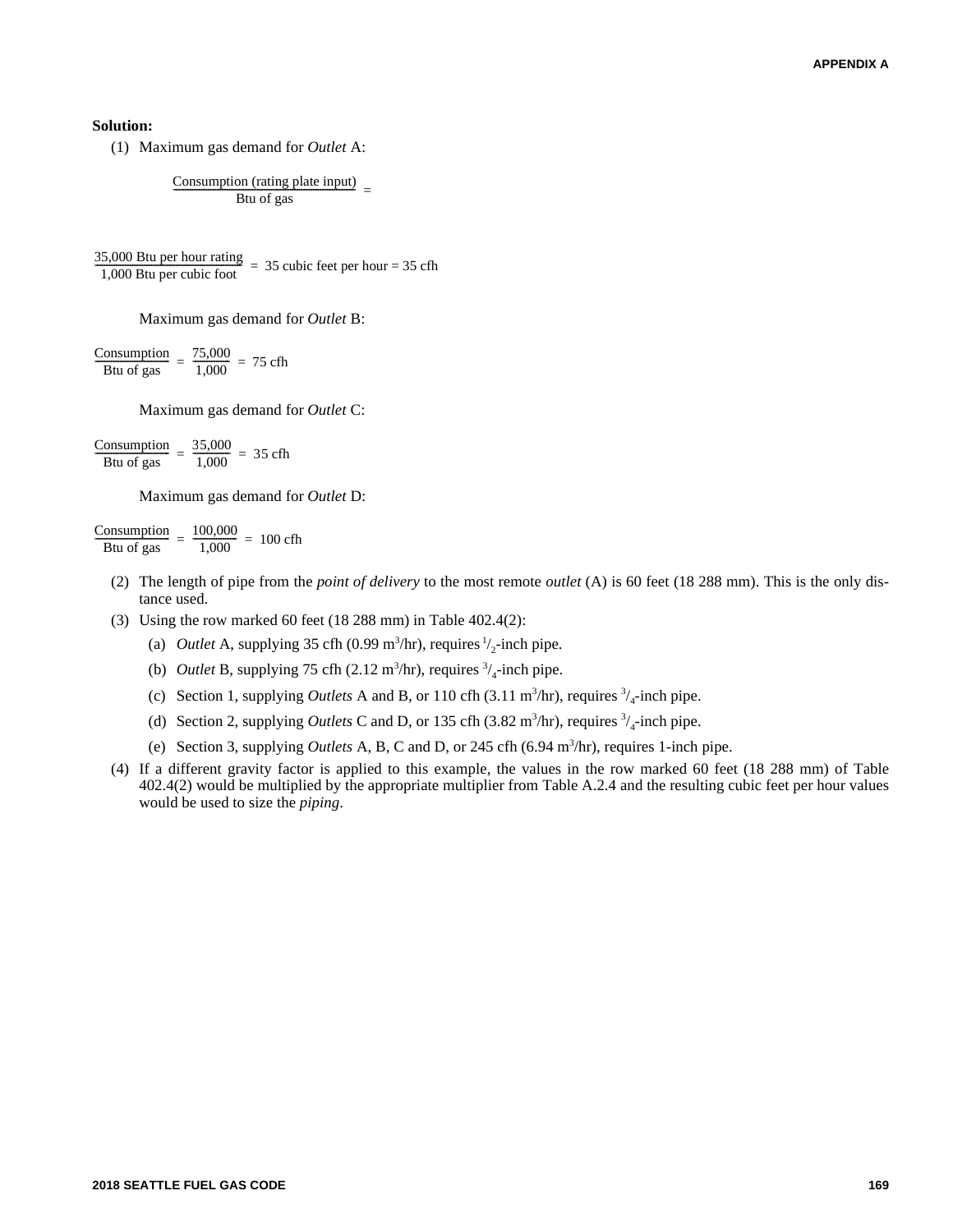

**FIGURE A.6.1 PIPING PLAN SHOWING A STEEL PIPING SYSTEM**

**A.6.2 Example 2: Hybrid or dual pressure systems.** Determine the required CSST size of each section of the *piping* system shown in Figure A.6.2, with a designated pressure drop of 1 psi (6.9 kPa) for the 2 psi (13.8 kPa) section and 3-inch w.c. (0.75 kPa) pressure drop for the 13-inch w.c. (2.49 kPa) section. The gas to be used has 0.60 specific gravity and a heating value of  $1,000 \text{ Btu/ft}^3$  (37.5 MJ/m<sup>3</sup>).

Solution:

- (1) Size 2 psi (13.8 kPa) line using Table 402.4(18).
- (2) Size 10-inch w.c. (2.5 kPa) lines using Table 402.4(16).
- (3) Using the following, determine if sizing tables can be used.
	- (a) Total gas load shown in Figure A.6.2 equals  $110$  cfh  $(3.11 \text{ m}^3/\text{hr})$ .
	- (b) Determine pressure drop across regulator [see notes in Table 402.4(18)].
	- (c) If pressure drop across regulator exceeds  $\frac{3}{4}$  psig (5.2 kPa), Table 402.4(18) cannot be used. Note: If pressure drop exceeds  $\frac{3}{4}$  psi (5.2 kPa), then a larger regulator must be selected or an alternative sizing method must be used.
	- (d) Pressure drop across the line regulator [for 110 cfh  $(3.11 \text{ m}^3/\text{hr})$ ] is 4-inch w.c.  $(0.99 \text{ kPa})$  based on manufacturer's performance data.
	- (e) Assume the CSST manufacturer has tubing sizes or EHDs of 13, 18, 23 and 30.
- (4) Section A [2 psi (13.8 kPa) zone]
	- (a) Distance from meter to regulator  $= 100$  feet (30 480 mm).
	- (b) Total load supplied by  $A = 110$  cfh (3.11 m<sup>3</sup>/hr) (furnace + water heater + dryer).
	- (c) Table 402.4(18) shows that EHD size 18 should be used.

Note: It is not unusual to oversize the supply line by 25 to 50 percent of the as-installed load. EHD size 18 has a capacity of 189 cfh  $(5.35 \text{ m}^3/\text{hr})$ .

- (5) Section B (low pressure zone)
	- (a) Distance from regulator to furnace is 15 feet (4572 mm).
	- (b) Load is 60 cfh  $(1.70 \text{ m}^3/\text{hr})$ .
	- (c) Table 402.4(16) shows that EHD size 13 should be used.
- (6) Section C (low pressure zone)
	- (a) Distance from regulator to water heater is 10 feet (3048 mm).
	- (b) Load is 30 cfh  $(0.85 \text{ m}^3/\text{hr})$ .
	- (c) Table 402.4(16) shows that EHD size 13 should be used.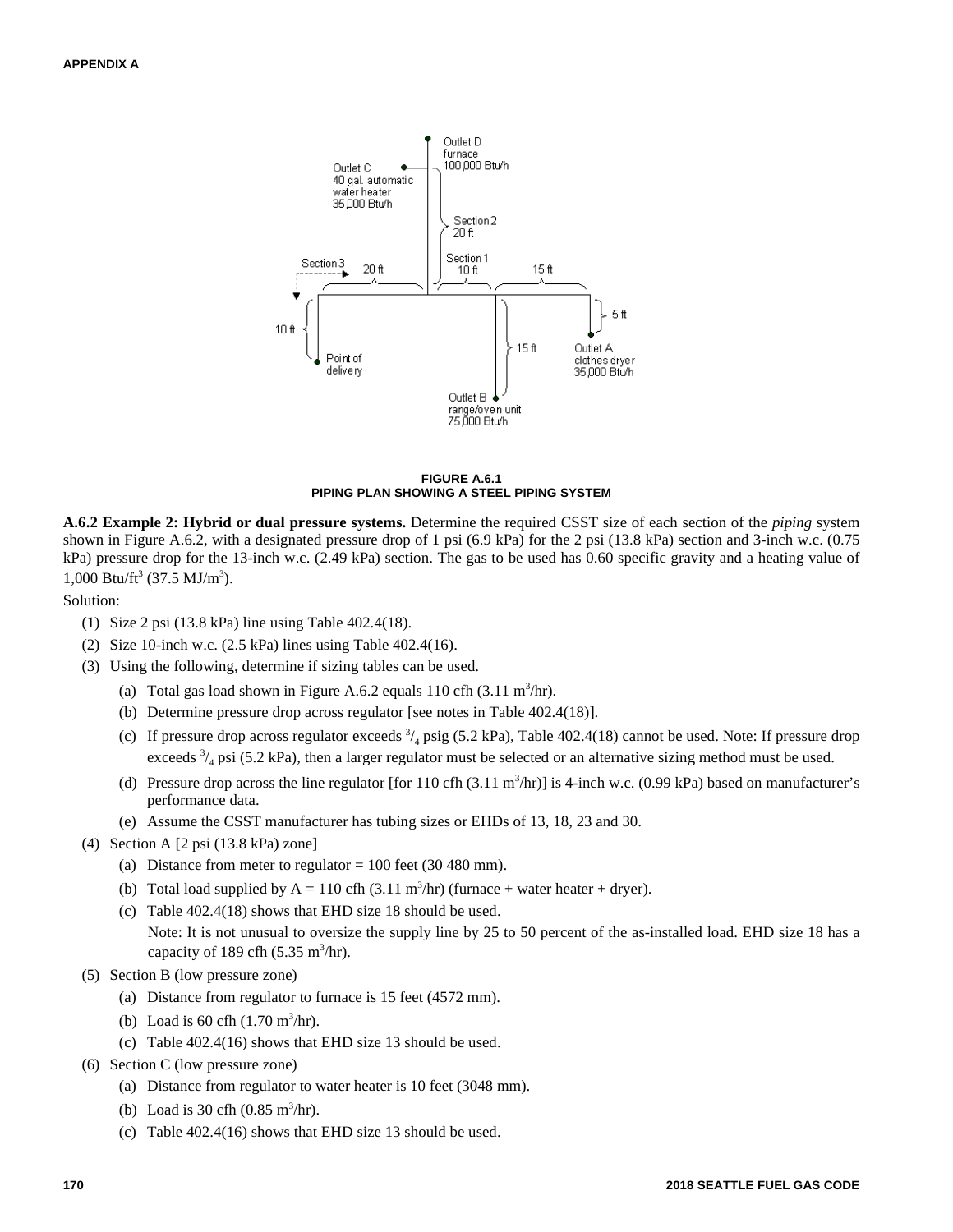- (7) Section D (low pressure zone)
	- (a) Distance from regulator to dryer is 25 feet (7620 mm).
	- (b) Load is 20 cfh  $(0.57 \text{ m}^3/\text{hr})$ .
	- (c) Table 402.4(16) shows that EHD size 13 should be used.



**PIPING PLAN SHOWING A CSST SYSTEM**

**A.6.3 Example 3: Branch length method.** Determine the required semirigid copper tubing size of each section of the *piping* system shown in Figure A.6.3, with a designated pressure drop of 1-inch w.c. (250 Pa) (using the Branch Length Method). The gas to be used has 0.60 specific gravity and a heating value of  $1,000 \text{ Btu/ft}^3$  (37.5 MJ/m<sup>3</sup>).

## **Solution:**

- (1) Section A
	- (a) The length of tubing from the *point of delivery* to the most remote *appliance* is 50 feet (15 240 mm),  $A + C$ .
	- (b) Use this longest length to size Sections A and C.
	- (c) Using the row marked 50 feet  $(15\ 240\ \text{mm})$  in Table 402.4(10), Section A, supplying 220 cfh  $(6.2 \text{ m}^3/\text{hr})$  for four appliances requires 1-inch tubing.
- (2) Section B
	- (a) The length of tubing from the *point of delivery* to the range/oven at the end of Section B is 30 feet (9144 mm),  $A +$ B.
	- (b) Use this branch length to size Section B only.
	- (c) Using the row marked 30 feet (9144 mm) in Table 402.4(10), Section B, supplying 75 cfh (2.12 m<sup>3</sup>/hr) for the range/oven requires  $\frac{1}{2}$ -inch tubing.
- (3) Section C
	- (a) The length of tubing from the *point of delivery* to the dryer at the end of Section C is 50 feet (15 240 mm),  $A + C$ .
	- (b) Use this branch length (which is also the longest length) to size Section C.
	- (c) Using the row marked 50 feet (15 240 mm) in Table 402.4(10), Section C, supplying 30 cfh (0.85 m<sup>3</sup>/hr) for the dryer requires  $\frac{3}{8}$ -inch tubing.
- (4) Section D
	- (a) The length of tubing from the *point of delivery* to the water heater at the end of Section D is 30 feet (9144 mm), A  $+ D.$
	- (b) Use this branch length to size Section D only.
	- (c) Using the row marked 30 feet (9144 mm) in Table 402.4(10), Section D, supplying 35 cfh (0.99 m<sup>3</sup>/hr) for the water heater requires  $\frac{3}{8}$ -inch tubing.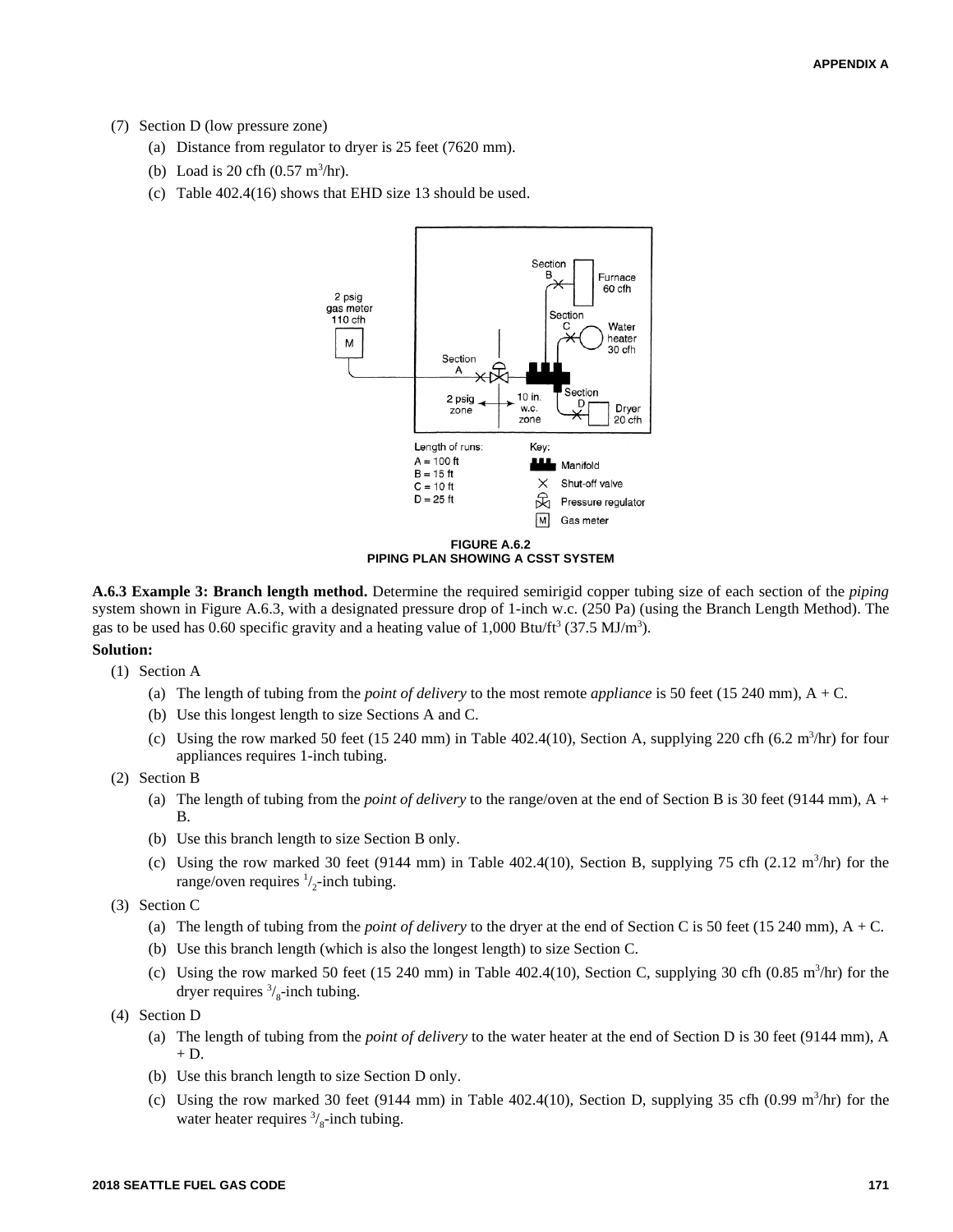## (5) Section E

- (a) The length of tubing from the *point of delivery* to the furnace at the end of Section E is 30 feet (9144 mm),  $A + E$ .
- (b) Use this branch length to size Section E only.
- (c) Using the row marked 30 feet (9144 mm) in Table 402.4(10), Section E, supplying 80 cfh (2.26 m<sup>3</sup>/hr) for the furnace requires  $\frac{1}{2}$ -inch tubing.



**FIGURE A.6.3 PIPING PLAN SHOWING A COPPER TUBING SYSTEM**

**A.6.4 Example 4: Modification to existing piping system.** Determine the required CSST size for Section G (retrofit application) of the *piping* system shown in Figure A.6.4, with a designated pressure drop of 0.5-inch w.c. (125 Pa) using the branch length method. The gas to be used has 0.60 specific gravity and a heating value of  $1,000$  Btu/ft<sup>3</sup> (37.5 MJ/m<sup>3</sup>).

## **Solution:**

- (1) The length of pipe and CSST from the *point of delivery* to the retrofit *appliance* (barbecue) at the end of Section G is 40 feet (12 192 mm),  $A + B + G$ .
- (2) Use this branch length to size Section G.
- (3) Assume the CSST manufacturer has tubing sizes or EHDs of 13, 18, 23 and 30.
- (4) Using the row marked 40 feet (12 192 mm) in Table 402.4(15), Section G, supplying 40 cfh (1.13 m<sup>3</sup>/hr) for the barbecue requires EHD 18 CSST.
- (5) The sizing of Sections A, B, F and E must be checked to ensure adequate gas carrying capacity since an *appliance* has been added to the *piping* system (see A.6.1 for details).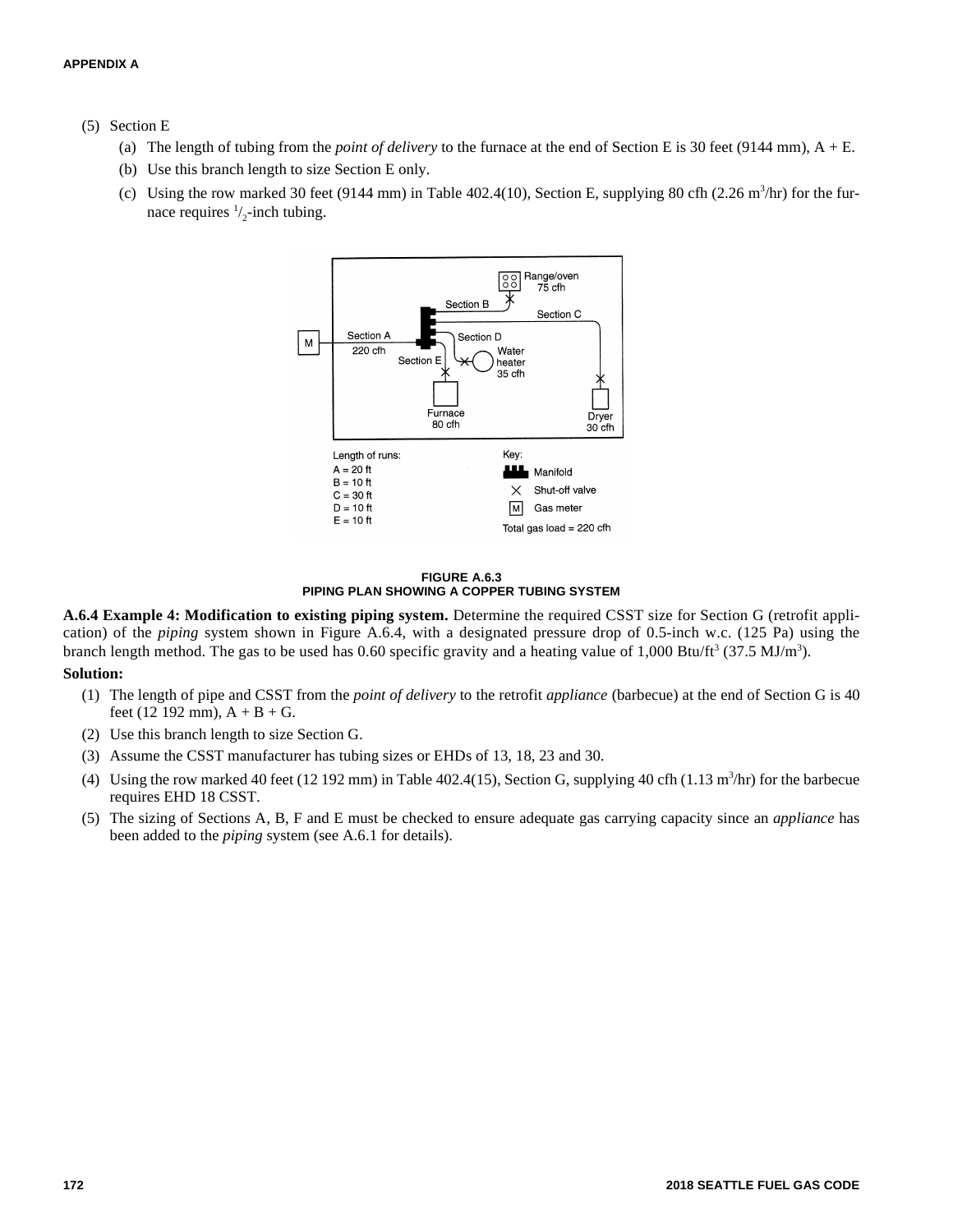

**A.6.5 Example 5: Calculating pressure drops due to temperature changes.** A test *piping* system is installed on a warm autumn afternoon when the temperature is 70°F (21°C). In accordance with local custom, the new *piping* system is subjected to an air pressure test at 20 psig (138 kPa). Overnight, the temperature drops and when the inspector shows up first thing in the morning the temperature is 40°F (4°C).

If the volume of the *piping* system is unchanged, then the formula based on Boyle's and Charles' law for determining the new pressure at a reduced temperature is as follows:

$$
\frac{T_1}{T_2} = \frac{P_1}{P_2}
$$

where:

 $T_1$  = Initial temperature, absolute  $(T_1 + 459)$ 

 $T_2$  = Final temperature, absolute  $(T_2 + 459)$ 

 $P_1$  = Initial pressure, psia ( $P_1$  + 14.7)

 $P_2$  = Final pressure, psia ( $P_2$  + 14.7)

$$
\frac{(70+459)}{(40+459)} = \frac{(20+14.7)}{(P_2+14.7)}
$$

529  $\frac{529}{499} = \frac{34.7}{(P_2 + 14)}$  $=\frac{34.7}{(P_2+14.7)}$ 

$$
(P_2 + 14.7) \times \frac{529}{499} = 34.7
$$

$$
(P_2 + 14.7) \times \frac{34.7}{1.060}
$$

 $P_2 = 32.7 - 14.7$  $P_2 = 18 \text{ psig}$ 

Therefore, the gauge could be expected to register 18 psig (124 kPa) when the ambient temperature is 40 $\degree$ F (4 $\degree$ C).